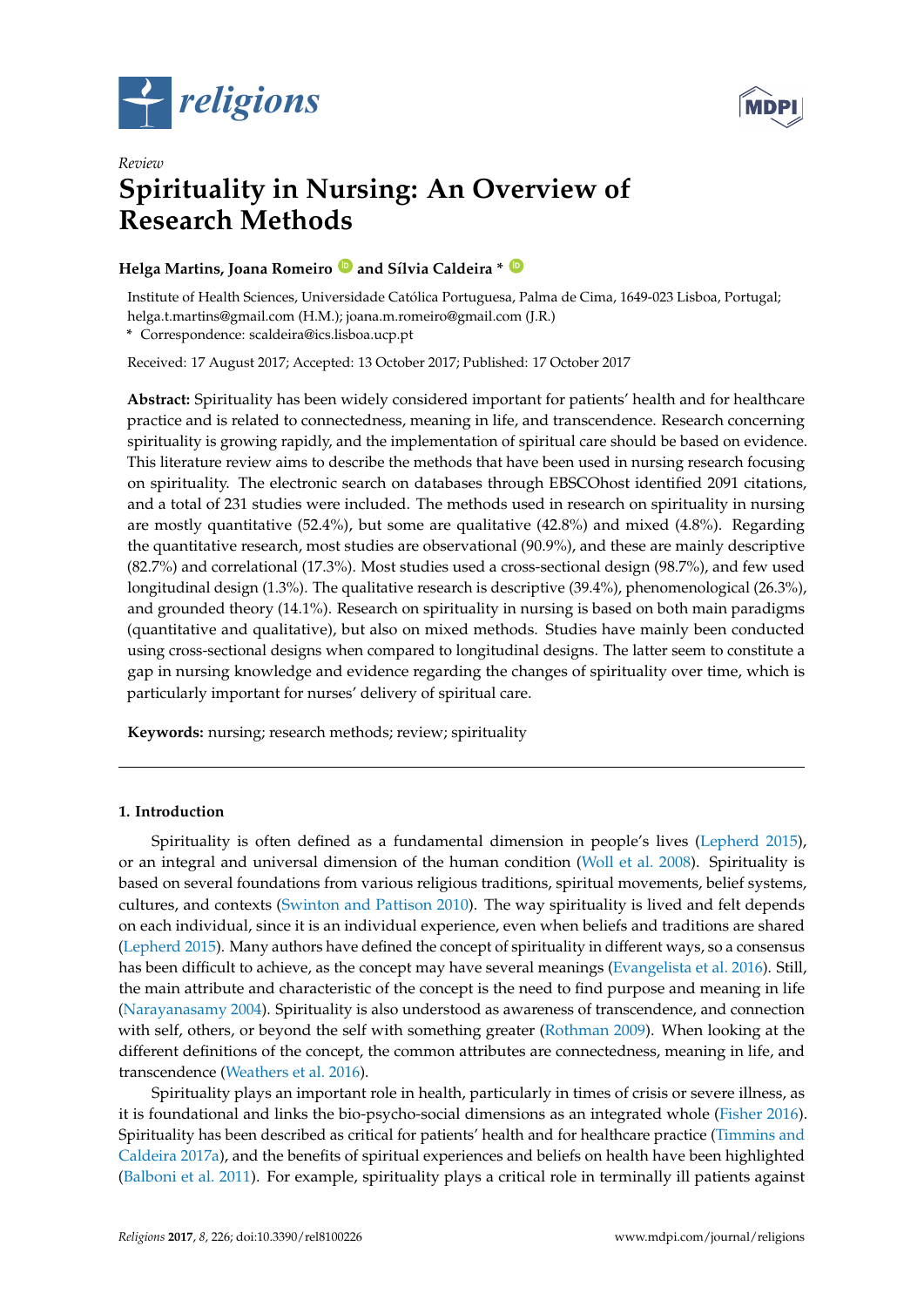end-of-life despair [\(McClain et al.](#page-10-5) [2003\)](#page-10-5). Spirituality is a positive dimension of the human being and care and might help patients reframe their experiences and condition of illness as well as find meaning in life and in that circumstance [\(Puchalski](#page-10-6) [2012\)](#page-10-6).

Several barriers to spiritual care have been identified, such as the lack of education and preparedness, and the reductionist understanding of the concept of spirituality, which has led nurses to perceive their competencies as scarce in providing spiritual care. Nurses require competencies in three domains to provide spiritual care: awareness and use of self, spiritual dimension of the nursing process, and assurance and quality of expertise [\(Van Leeuwen and Cusveller](#page-11-2) [2004\)](#page-11-2). These competencies should be adjusted according to the problems, settings, and culture in which nurses are immersed [\(Van Leeuwen and Cusveller](#page-11-2) [2004\)](#page-11-2). Additionally, the nurses' personal spirituality plays a critical role in the perceptions of spirituality and competencies in providing spiritual care [\(Van Leeuwen](#page-11-3) [and Schep-Akkerman](#page-11-3) [2015\)](#page-11-3). Spiritual care is defined as a subjective and dynamic concept, and is considered a unique aspect of care [\(Ramezani et al.](#page-10-7) [2014\)](#page-10-7). It is based on an interdisciplinary approach, in which each professional plays an important role [\(Puchalski](#page-10-8) [2006\)](#page-10-8), and nurses are also responsible for providing individualized spiritual care to patients and families [\(Timmins and Caldeira](#page-11-4) [2017b\)](#page-11-4). Spiritual care is the nurses' responsibility [\(Swinton and Pattison](#page-10-1) [2010;](#page-10-1) [Baldacchino](#page-9-3) [2006\)](#page-9-3), and spiritual care integrates the daily practice of nursing [\(Timmins and McSherry](#page-11-5) [2012\)](#page-11-5).

Nursing care is expected to be holistic, so the spiritual dimension should be taken into consideration [\(Ramezani et al.](#page-10-7) [2014\)](#page-10-7). In the last couple of decades, the new concept of "spiritual well-being" has emerged, which seeks to bring together the concepts of spirituality and wellness [\(Gommez and Fisher](#page-9-4) [2003\)](#page-9-4). This new concept of spiritual well-being is characterized by having a multidimensional background [\(Gouveia et al.](#page-10-9) [2009\)](#page-10-9) and is often considered an indicator of the patients' quality of life and spiritual health status [\(Fehring et al.](#page-9-5) [1997\)](#page-9-5). Furthermore, spiritual distress is a nursing diagnosis that has been listed in NANDA International (NANDA-I) since 1978 [\(Herdman and](#page-10-10) [Kamitsuru](#page-10-10) [1994] [2014\)](#page-10-10), and is defined as "a state of suffering associated with the meaning of his/her life, related to a connection to self, others, world, or a Superior" [\(Caldeira et al.](#page-9-6) [2013,](#page-9-6) p. 83).

The growing interest in spirituality in nursing, in the understanding of the related concepts, and in exploring spiritual care strategies and procedures has been identified in the scientific literature in this domain in the last three decades [\(Clarke](#page-9-7) [2009;](#page-9-7) [Ross](#page-10-11) [2006\)](#page-10-11). The implementation of spiritual care should be evidence-based, so an overview of research methods seems important in order to raise awareness of what has been done so far and which methods can be used in the future, which will be described in this review. These results may also provide a helpful mapping of common aspects of spirituality that have been most frequently addressed as well as the existing gaps in nursing literature that need further development and research. This study aims to characterize the research methods concerning spirituality in nursing.

### **2. Materials and Methods**

The literature review based on electronic searches in March 2017 in the EBSCOhost platform, included the following databases: Cumulative Index to Nursing and Allied Health Literature (CINAHL), Psychological Information Database (PsycINFO), Medical Literature Analysis and Retrieval System Online (MEDLINE), and Medical Journals in Spanish (MedicLatina). Electronic searches were also conducted in the following databases: Cumulative Index to Nursing and Allied Health Literature (LILACS) and the Scientific Electronic Library Online (SciELO). The search terms were "spiritual care," "spirituality" and "nursing," using the search strategy: ("spiritual care" OR "spirituality") AND "nursing," in the abstracts (ABSs) (Table [1\)](#page-2-0).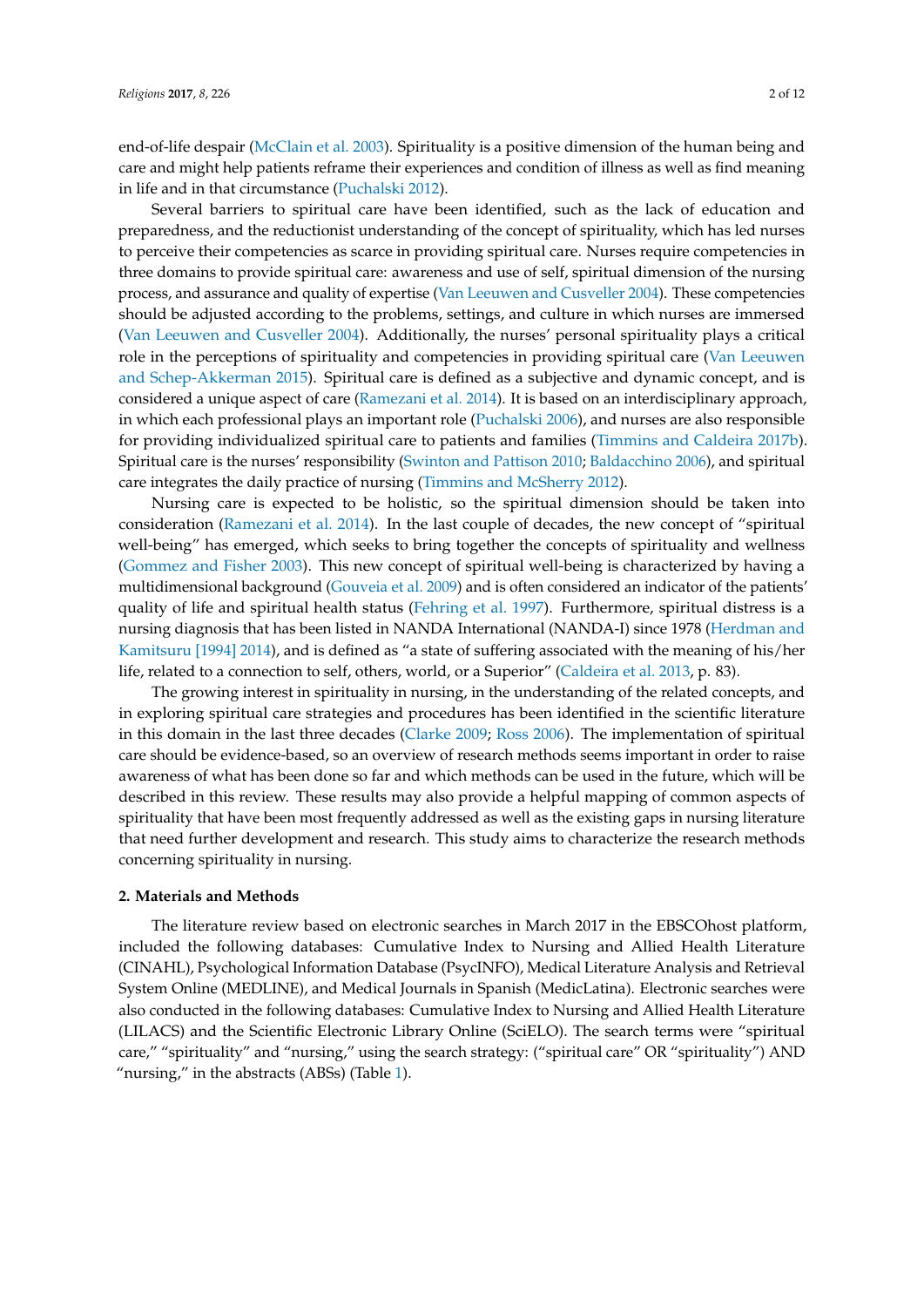<span id="page-2-0"></span>

| Search              | <b>CINAHL</b> | <b>PsycINFO</b> | <b>MEDLINE</b> | MedicLatina | LILACS SciELO |      |
|---------------------|---------------|-----------------|----------------|-------------|---------------|------|
| $St1:$ nursing      | 113.664       | 45.079          | 133,192        | 1077        | 9380          | 9702 |
| S#2: spirituality   | 3364          | 12.111          | 4218           | 40          | 320           | 602  |
| S#3: Spiritual care | 739           | 1090            | 904            |             | 216           | 239  |
| S#4: S2 OR S3       | 3771          | 12817           | 4733           | 43          | 501           | 795  |
| S#5: S1 AND S#4     | 852           | 508             | 696            |             | 10            | 16   |

S#4: S2 OR S3 3771 12817 4733 43 501 795

**Table 1.** Number of citations on the databases search.

The inclusion criteria previously defined were as follows: search terms in the abstract; primary studies on spirituality in nursing, and articles written in English, French, Spanish, and Portuguese. Two independent reviewers conducted the process of selection and analysis of the articles. The results were imported to EndNote Web $^{\circledR}$ . The initial search found 2091 results of which 749 duplicates were removed. All 1342 titles were read and analyzed according to the inclusion criteria, and 596 articles were selected at this stage. The abstracts were read and, at the end, 231 papers reporting primary studies were included (Figure [1\)](#page-2-1). The critical appraisal of the studies was not performed, since the review aims to identify the research methods and procedures regardless of the quality of the research. Data were extracted to an Excel file comprising the following information: year, country, authors, article title, journal, thematic area, research paradigm, research methods, and data collection methods and procedures. performed to identify the research methods and procedures regardless of the quality of the research

<span id="page-2-1"></span>

**Figure 1.** Study selection process. **Figure 1.** Study selection process.

## **3. Results 3. Results**

 $\alpha$  studies were published in 102 different international journals. The nursing journals. The nursing journals. The nursing journals. The nursing journals. The nursing journals. The nursing journals. The nursing journals All 231 studies were published in 102 different international journals. The nursing journals having more publications were: Journal of Clinical Nursing ( $n=$  22), Oncology Nursing Forum ( $n=$  18), Journal of Advanced Nursing (n = 14), Journal of Holistic Nursing (14), Nurse Education Today (n = 10), Holistic N*ursing Practice (n = 6),* and *Journal of Nursing Research (n =* 5). Spirituality in nursing is an international research subject, as 34 countries have been identified in the included studies. The USA leads ( $n = 85$ ),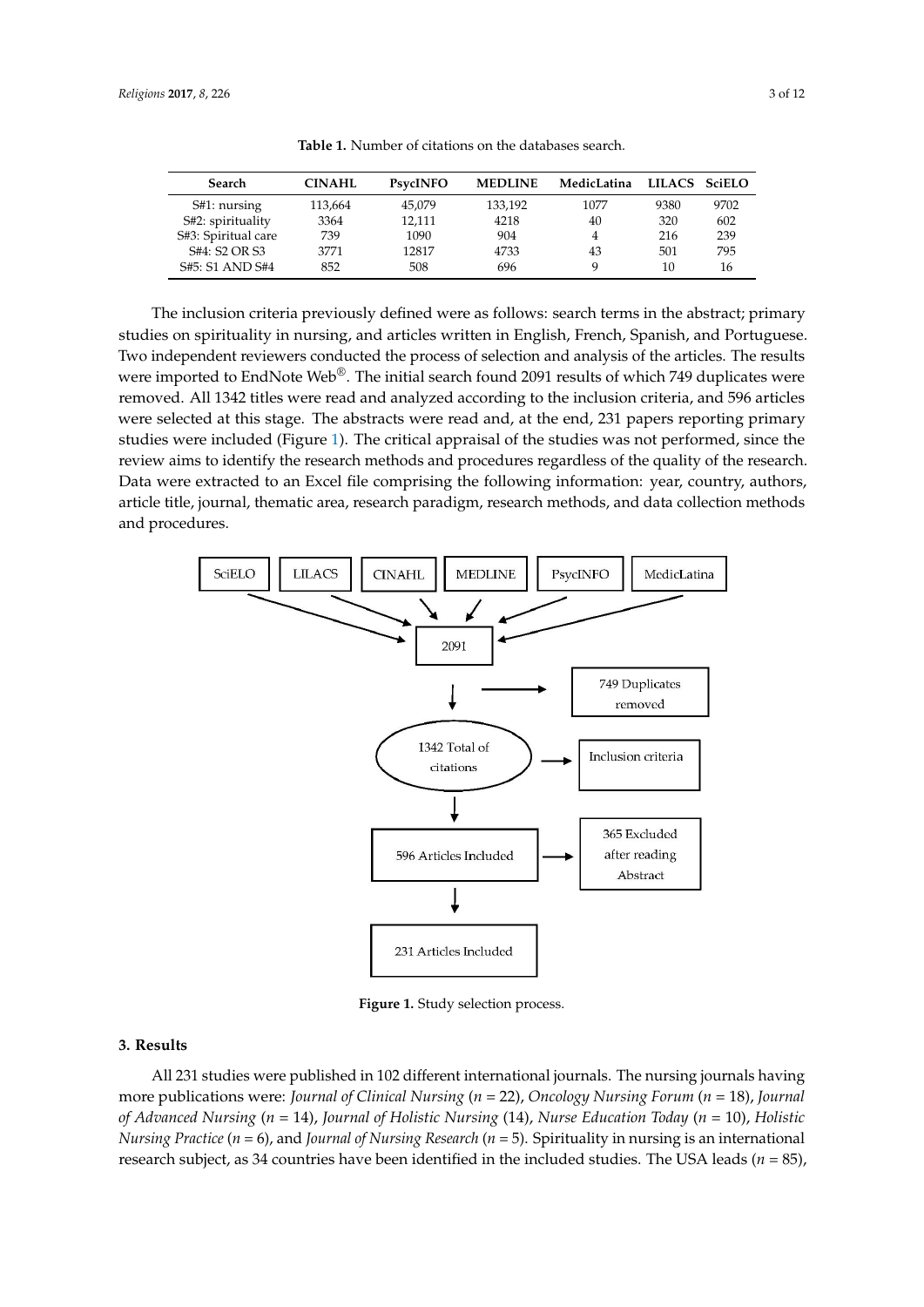followed by Taiwan (*n*= 20); Brazil (*n* = 15), Iran (*n* = 13), UK (*n* = 10), Norway and Australia (*n* = 8), Singapore (*n* = 7), and Colombia, Netherlands, Jordan, and Sweden (*n* = 5) (Figure [2\)](#page-3-0).

<span id="page-3-0"></span>

**Figure 2.** Distribution of results by country of research. **Figure 2.** Distribution of results by country of research. **Figure 2.** Distribution of results by country of research.

The first paper included in this review was published in 1986, from the USA, and it concerns spiritual care as a nursing responsibility towards patients' spiritual needs. Until 2000, few studies had been published, but from that year onwards, an increase in scientific production is clear. The years 2012 and 2016 had the highest number of published studies, with a total of 23 and 25 original studies each. When comparing the years 2010 and 2016, within a timeframe of six years, the number of studies has duplicated (Figure [3\)](#page-3-1).

<span id="page-3-1"></span>

**Figure 3.** Distribution of results by year of publication. **Figure 3.** Distribution of results by year of publication. **Figure 3.** Distribution of results by year of publication.

The studies have been organized in six categories after independent analysis and discussion, according to the research topics on spirituality: education, management, assessment tools, oncology and palliative care, nursing diagnosis validation, and spiritual care. The topic most often addressed was spiritual care ( $n = 118$ ), followed by education ( $n = 52$ ), oncology and palliative care ( $n = 35$ ), assessment tools ( $n = 18$ ), nursing diagnosis validation ( $n = 5$ ), and management ( $n = 3$ ) (Table [2\)](#page-4-0).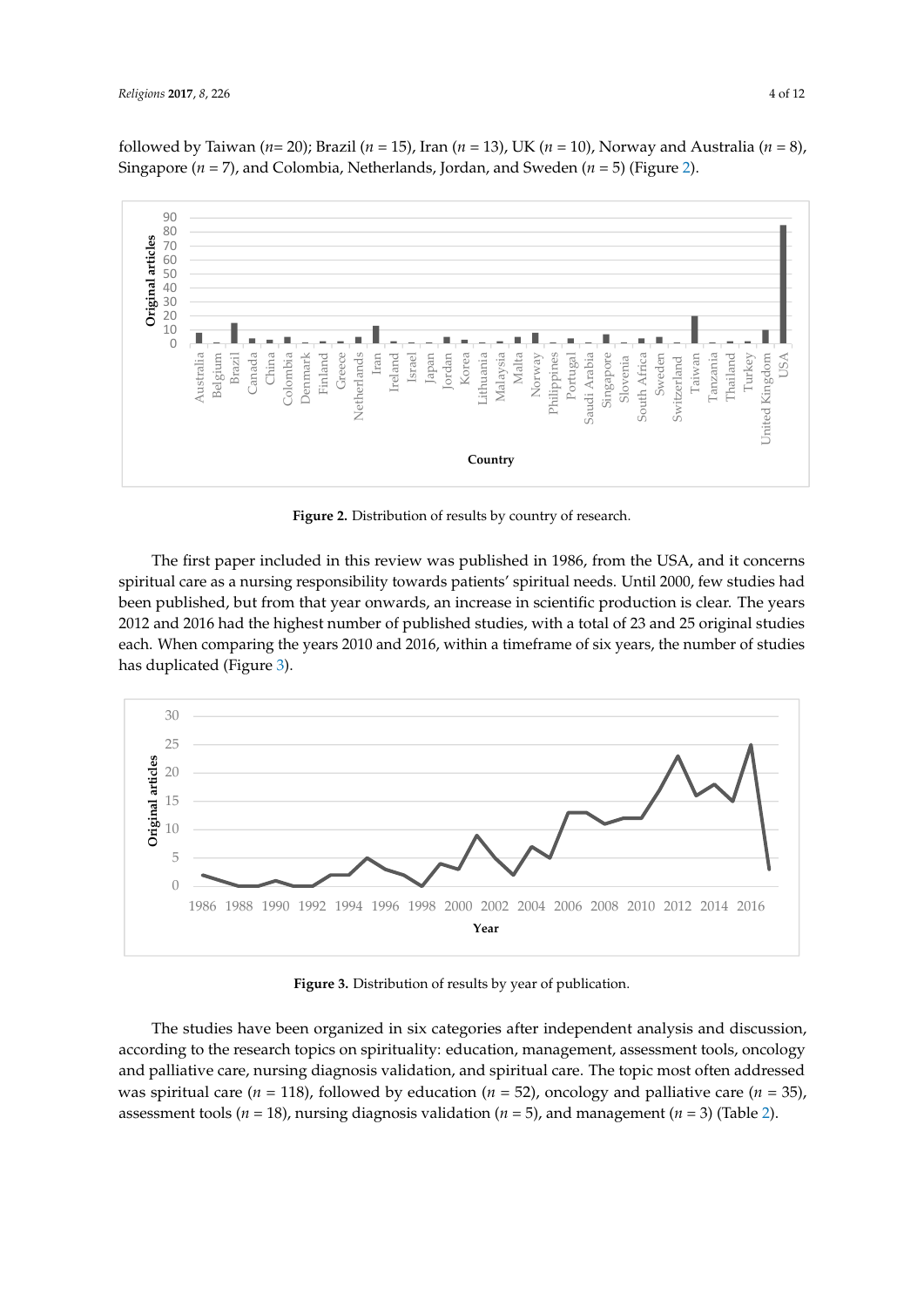<span id="page-4-0"></span>

| Categories                   | <b>Studies</b>                                                                                                                                                                                                                                                                                                                                                                                                                                                                                                                                                                                                                                                                                                                                                                                                                                                                                                                                                                                                                                                                                                                                                                                                                                                                                                                                                                                                                                                                                                                                                                                                                                                                                                                                                                                                                                                                                                                                                                                                                                                                                                                                                                                                                                                                                                                                                                                                                                                                                                                                                                                                                                                                                                                                                                                                                                                                                                                     |
|------------------------------|------------------------------------------------------------------------------------------------------------------------------------------------------------------------------------------------------------------------------------------------------------------------------------------------------------------------------------------------------------------------------------------------------------------------------------------------------------------------------------------------------------------------------------------------------------------------------------------------------------------------------------------------------------------------------------------------------------------------------------------------------------------------------------------------------------------------------------------------------------------------------------------------------------------------------------------------------------------------------------------------------------------------------------------------------------------------------------------------------------------------------------------------------------------------------------------------------------------------------------------------------------------------------------------------------------------------------------------------------------------------------------------------------------------------------------------------------------------------------------------------------------------------------------------------------------------------------------------------------------------------------------------------------------------------------------------------------------------------------------------------------------------------------------------------------------------------------------------------------------------------------------------------------------------------------------------------------------------------------------------------------------------------------------------------------------------------------------------------------------------------------------------------------------------------------------------------------------------------------------------------------------------------------------------------------------------------------------------------------------------------------------------------------------------------------------------------------------------------------------------------------------------------------------------------------------------------------------------------------------------------------------------------------------------------------------------------------------------------------------------------------------------------------------------------------------------------------------------------------------------------------------------------------------------------------------|
| Education                    | Cooper and Chang (2016); Dietmann (2016); Riklikiene (2016); Strand et al. (2016);<br>Williams et al. (2016); Wu et al. (2016b); Chandramohan and Bhagwan (2015); Coscrato<br>and Villela Bueno (2015); Frounzandeh et al. (2015); Linda et al. (2015); Abbasi et al. (2014);<br>Attard et al. (2014); Lopez et al. (2014); Papazisis et al. (2014); Ross et al. (2014); Yilmaz and<br>Gurler (2014); Cone and Giske (2013); Espinha et al. (2013); Silva et al. (2013); Tiew et al.<br>(2013); Burkhart and Schmidt (2012); Costello et al. (2012); Giske and Cone (2012);<br>Hsiao et al. (2012a); Sousan et al. (2012); Tiew and Drury (2012); Wu et al. (2012); Chung<br>and Eun (2011); Nardi and Rooda (2011); Pillon et al. (2011); So and Shin (2011);<br>Tomasso et al. (2011); Baldacchino (2010); Hsiao et al. (2010); Shores (2010); Wehmer et al.<br>(2010); Campesino et al. (2009); Chism and Magnan (2009); Souza et al. (2009); Taylor et al.<br>(2009); McSherry et al. (2008); Van Leeuwen et al. (2008); Lovanio and Wallace (2007);<br>Mooney and Timmins (2007); Rankin and Delashmutt (2006); Cavendish et al. (2004);<br>Milligan (2004); Lemmer (2002); Pesut (2002); Boutell and Bozett (1990); Fehring et al.<br>(1987); Carson et al. (1986).                                                                                                                                                                                                                                                                                                                                                                                                                                                                                                                                                                                                                                                                                                                                                                                                                                                                                                                                                                                                                                                                                                                                                                                                                                                                                                                                                                                                                                                                                                                                                                                                                                                          |
| Management                   | Ross and Austin (2015); Kazemipour et al. (2012); Caldeira et al. (2011).                                                                                                                                                                                                                                                                                                                                                                                                                                                                                                                                                                                                                                                                                                                                                                                                                                                                                                                                                                                                                                                                                                                                                                                                                                                                                                                                                                                                                                                                                                                                                                                                                                                                                                                                                                                                                                                                                                                                                                                                                                                                                                                                                                                                                                                                                                                                                                                                                                                                                                                                                                                                                                                                                                                                                                                                                                                          |
| Assessment tools             | Coban et al. (2017); Hernández et al. (2017); Cruz et al. (2016); Musa and Pevalin (2016);<br>Wu et al. (2016a); Martins (2015); Vermandere et al. (2015); Chiang et al. (2014); Freitas et al.<br>$(2013)$ ; Hsiao et al. $(2013)$ ; Iranmanesh et al. $(2012)$ ; Tiew and Creedy $(2012)$ ; Pennapa<br>Unsani et al. (2012); Tiew and Creedy (2012); Burkhart et al. (2011); Kreitzer et al. (2009);<br>Van Leeuwen et al. (2009); Yoshioka et al. (2009); Delaney (2005).                                                                                                                                                                                                                                                                                                                                                                                                                                                                                                                                                                                                                                                                                                                                                                                                                                                                                                                                                                                                                                                                                                                                                                                                                                                                                                                                                                                                                                                                                                                                                                                                                                                                                                                                                                                                                                                                                                                                                                                                                                                                                                                                                                                                                                                                                                                                                                                                                                                       |
| Oncology and palliative care | Nazi et al. (2016); Rassouli et al. (2015); Tornøe et al. (2014); Wang and Hsu (2014);<br>Gaston-Johansson et al. (2013); Khorami Markani et al. (2013); Newberry et al. (2013); Van<br>Leeuwen et al. (2013); Au et al. (2012); Blanchard et al. (2012); Chien (2010); Murray (2010);<br>Shih et al. (2009); Tanyi and Werner (2008); Wimmer et al. (2008); Hermann (2007); Zajec<br>and Solar (2007); Lundmark (2006); Meraviglia (2006); Nolan et al. (2006); Taylor (2006);<br>Bauer-Wu and Farran (2006); Meraviglia (2004); Musgrave and McFarlane (2004a);<br>Musgrave and McFarlane (2004b); Ferrell et al. (2003); Taylor (2003); Narayanasamy (2002);<br>Halstead and Hull (2001); Hermann (2001); Highfield et al. (2000); Thomas and Retsas<br>(1999); Post-White et al. (1996); Taylor et al. (1995); Taylor et al. (1994).                                                                                                                                                                                                                                                                                                                                                                                                                                                                                                                                                                                                                                                                                                                                                                                                                                                                                                                                                                                                                                                                                                                                                                                                                                                                                                                                                                                                                                                                                                                                                                                                                                                                                                                                                                                                                                                                                                                                                                                                                                                                                           |
| Nursing diagnosis validation | Caldeira et al. (2016); Caldeira et al. (2014); Chaves et al. (2010a); Chaves et al. (2010b);<br>Pehler (1997).                                                                                                                                                                                                                                                                                                                                                                                                                                                                                                                                                                                                                                                                                                                                                                                                                                                                                                                                                                                                                                                                                                                                                                                                                                                                                                                                                                                                                                                                                                                                                                                                                                                                                                                                                                                                                                                                                                                                                                                                                                                                                                                                                                                                                                                                                                                                                                                                                                                                                                                                                                                                                                                                                                                                                                                                                    |
| Spiritual care               | Ormsby et al. (2017); Chew et al. (2016); Chew et al. (2016); Cone and Giske (2016);<br>Davoodvand et al. (2016); Haugan et al. (2016); Jun and Lee (2016); Labrague et al. (2016);<br>Melhem et al. (2016); Minton et al. (2016); Musa et al. (2016); Musa(2016); Noome et al.<br>(2016); Ramezani et al. (2016); Sanders et al. (2016); Wittenberg et al. (2016); Azarsa et al.<br>(2015); Chan (2015); Giske and Cone (2015); Torskenæs et al. (2015); Wu et al. (2015);<br>Zakaria Kiaei et al. (2015); Ødbehr et al. (2015); Baldacchino et al. (2014); Cilliers and<br>Terblanche (2014); Jahani et al. (2014); Mesquita et al. (2014); Pfeiffer et al. (2014);<br>Pilger et al. (2014); Taylor et al. (2014); Velásquez and Gómez (2014); Kaur et al. (2013);<br>Ruder (2013); Rykkje et al. (2013); Taylor (2013); Tokpah and Middleton (2013); Torskenæs<br>and Kalfoss (2013); Deal and Grassley (2012); Fouka et al. (2012); Hsiao et al. (2012b);<br>Lin et al. (2012); Moraes Penha and Paes da Silva (2012); Palencia and Durán de Villalobos<br>(2012); Ponte et al. (2012); Leguía and Priet (2012); Van Dover and Pfeiffer (2012); Yang et al.<br>(2012); Carron and Cumbie (2011); Chaves et al. (2011); Dhamani et al. (2011); Kim et al.<br>(2011); Liu et al. (2011); McSherry Jamieson (2011); Nabolsi and Carson (2011);<br>Vlasblom et al. (2011); Walulu and Gill (2011); Wu and Lin (2011); Chan (2010); Lundberg<br>and Kerdonfag (2010); Mahmoodishan et al. (2010); Pedrão and Beresin (2010); Bailey et al.<br>(2009); Dunn et al. (2009); Pehler and Craft-Rosenberg (2009); Wu et al. (2009); Baldacchino<br>(2008); Burkhart and Hogan (2008); Carr (2008); Christensen and Turner (2008); McLeod<br>and Wright (2008); Herrera (2008); Wong et al. (2008); Cavendish et al. (2007); Chung et al.<br>(2007); Creel (2007); Hsiao et al. (2007); Koslander and Arvidsson (2007); Litwinczuk and<br>Groh (2007); Van Dover and Pfeiffer (2007); Wallace and O'Shea (2007); Yanga and Maob<br>(2007); Baldacchino (2006); Black et al. (2006); Cavendish et al. (2006); Chan et al. (2006);<br>Hubbell et al. (2006); Mordiffi (2006); McSherry (2006); Ray and McGee (2006); Belcher and<br>Griffiths (2005); Koslander and Arvidsson (2005); Lundmark (2005); Kociszewski(2004);<br>Ormsby and Harrington (2004); Lowry and Conco (2002); Waltson(2002); Carroll (2001);<br>Cavendish et al. (2001); MacKinlay (2001a); MacKinlay (2001b); Narayanasamy and Owens<br>$(2001)$ ; Sellers $(2001)$ ; Tuck et al. $(2001)$ ; Cavendish et al. $(2000)$ ; Tongprateep $(2000)$ ;<br>Castellaw et al. (1999); Kohler (1999); Shih et al. (1999); Ross (1997); Hungelmann et al.<br>(1996); Pullen et al. (1996); Bauer and Barron (1995); Clark and Heidenreich (1995);<br>Harrington (1995); Valopaasi et al. (1995); Burkhardt (1994); Burkhardt (1993); Zerwekh<br>(1993); Soeken and Carson (1986). |

### **Table 2.** Categories of the results in this review.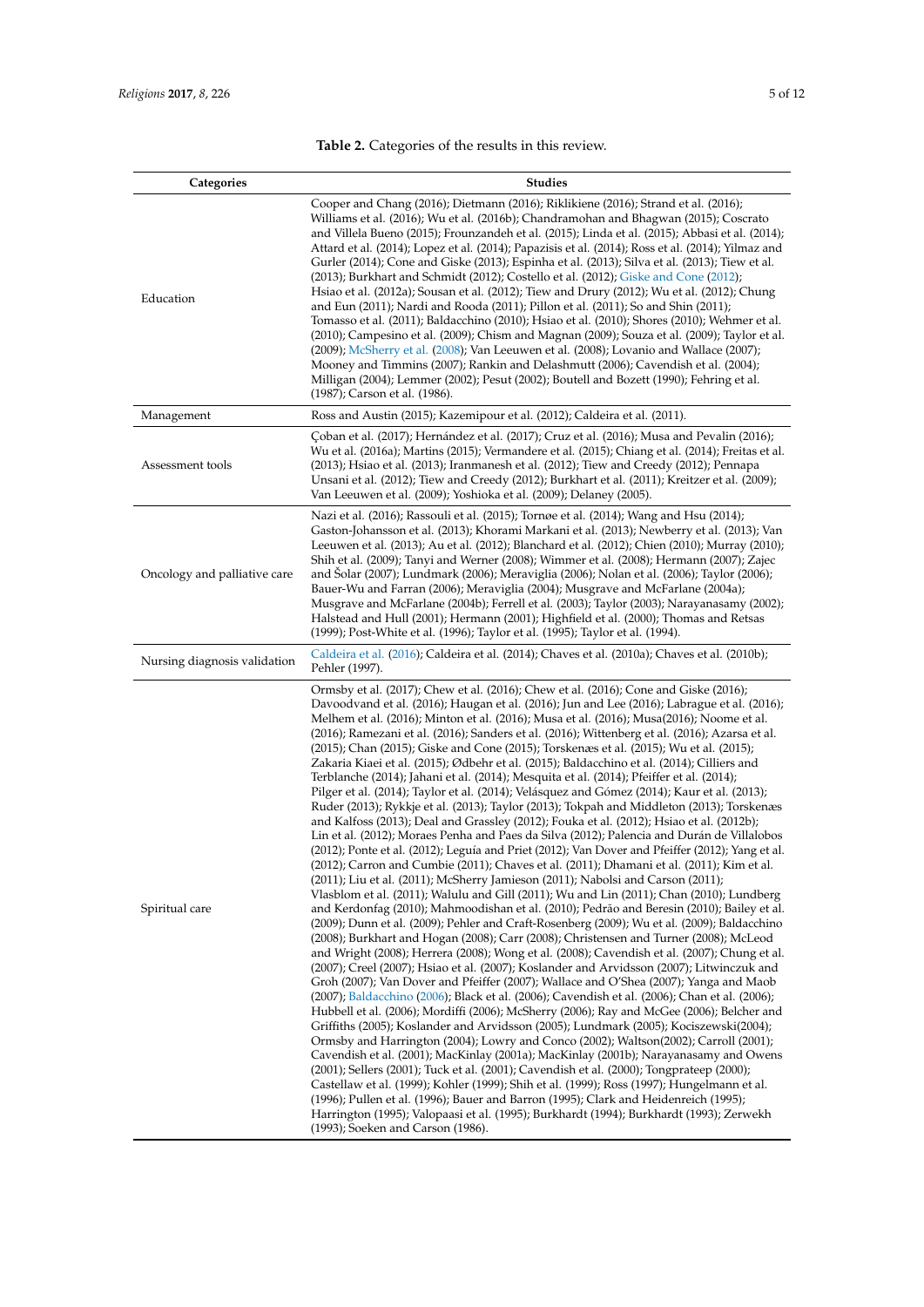When analyzing the methodologies in the studies about spirituality in nursing, the majority are quantitative (52.4%), but some are qualitative (42.8%) and mixed (4.8%). The first studies were mostly based on the qualitative research paradigm, but this trend changed in 2004, when a predominance of quantitative studies started being published (Table [3\)](#page-6-0).

Regarding the quantitative paradigm, most studies are mainly observational (90.9%), followed by quasi-experimental (5.8%) and experimental (3.3%). The first RCT was published in 2011 and it concerns the effect of nurses' training on spirituality and nursing care.

Concerning the observational studies, most are descriptive (82.7%) and less are correlational (17.3%). Regarding the time dimension, the research design is mostly cross-sectional (98.7%) and a scarce percentage is longitudinal (1.3%). The first longitudinal study was conducted by [McSherry et al.](#page-10-12) [\(2008\)](#page-10-12) over a period of three years, aiming to analyze nursing students' perceptions of spirituality and spiritual care using the Spirituality and Spiritual Care Rating Scale.

Studies based on the qualitative paradigm are mostly descriptive (39.4%), phenomenological (26.3%), and grounded theory (14.1%) (Table [3\)](#page-6-0). In relation to data collection, questionnaires have been preferred (39%), followed by interviews (28%) and assessment tools (7.8%).

| Research<br>Paradigm | Methodology                    | <b>Studies</b>                                                                                                                                                                                                                                                                                                                                                                                                                                                                                                                                                                                                                                                                                                                                                                                                                                                                                                                                                                                                                                                                                                                                                                                                                                                                                                                                                                                                                                                                                                                                                                                                                                                                                                                                                                                                                                                                                                                                                                                                                                                                                                                             |
|----------------------|--------------------------------|--------------------------------------------------------------------------------------------------------------------------------------------------------------------------------------------------------------------------------------------------------------------------------------------------------------------------------------------------------------------------------------------------------------------------------------------------------------------------------------------------------------------------------------------------------------------------------------------------------------------------------------------------------------------------------------------------------------------------------------------------------------------------------------------------------------------------------------------------------------------------------------------------------------------------------------------------------------------------------------------------------------------------------------------------------------------------------------------------------------------------------------------------------------------------------------------------------------------------------------------------------------------------------------------------------------------------------------------------------------------------------------------------------------------------------------------------------------------------------------------------------------------------------------------------------------------------------------------------------------------------------------------------------------------------------------------------------------------------------------------------------------------------------------------------------------------------------------------------------------------------------------------------------------------------------------------------------------------------------------------------------------------------------------------------------------------------------------------------------------------------------------------|
| Quantitative         | Observational<br>descriptive   | Coban et al. (2017); Hernández et al. (2017); Caldeira et al. (2016); Cruz et al. (2016);<br>Haugan et al. (2016); Labrague et al. (2016); Melhem et al. (2016); Musa et al. (2016);<br>Riklikiene (2016); Sanders et al. (2016); Williams et al. (2016); Wu et al. (2016a); Wu et al.<br>(2016b); Chan (2015); Chandramohan and Bhagwan (2015); Martins (2015); Wu et al.<br>(2015); Zakaria Kiaei et al. (2015); Abbasi et al. (2014); Attard et al. (2014); Caldeira et al.<br>(2014); Chiang et al. (2014); Jahani et al. (2014); Lopez et al. (2014); Mesquita et al. (2014);<br>Papazisis et al. (2014); Ross et al. (2014); Freitas et al. (2013); Hsiao et al. (2013); Kaur et al.<br>(2013); Newberry et al. (2013); Ruder (2013); Silva et al. (2013); Tiew et al. (2013);<br>Blanchard et al. (2012); Iranmanesh et al. (2012); Leguía and Priet (2012); Tiew and Creedy<br>(2012); Pennapa Unsani et al. (2012); Wu et al. (2012); Burkhart et al. (2011); Caldeira et al.<br>(2011); Chaves et al. (2011); McSherry and Jamieson (2011); Nardi and Rooda (2011);<br>Pillon et al. (2011); Tomasso et al. (2011); Wu and Lin (2011); Chan (2010); Chaves et al.<br>(2010a); Chaves et al. (2010b); Murray (2010); Pedrão and Beresin (2010); Shores (2010);<br>Campesino et al. (2009); Dunn et al. (2009); Kreitzer et al. (2009); Van Leeuwen et al.<br>(2009); Wu et al. (2009); Yoshioka et al. (2009); Herrera (2008); Wong et al. (2008); Hermann<br>(2007); Hsiao et al. (2007); Litwinczuk and Groh (2007); Zajec and Šolar (2007); Wallace and<br>O'Shea (2007); Chan et al. (2006); Hubbell et al. (2006); Lundmark (2006); Meraviglia<br>(2006); Ray and McGee (2006); Taylor (2006); Bauer-Wu and Farran (2005); Belcher and<br>Griffiths (2005); Delaney (2005); Lundmark (2005); Milligan (2004); Musgrave and<br>McFarlane (2004a); Lemmer (2002); Pesut (2002); Tuck et al. (2001); Highfield et al. (2000);<br>Castellaw et al. (1999); Pehler (1997); Hungelmann et al. (1996); Taylor et al. (1995);<br>Taylor et al. (1994); Boutell and Bozett (1990); Carson et al. (1987); Soeken and<br>Carson (1986). |
|                      | Observational<br>correlational | Chew et al. (2016); Jun and Lee (2016); Musa and Pevalin (2016); Musa (2016); Azarsa et al.<br>(2015); Gaston-Johansson et al. (2013); Hsiao et al. (2012); Kazemipour et al. (2012);<br>Palencia and Durán de Villalobos (2012); Kim et al. (2011); Chism and Magnan (2009);<br>McSherry et al. (2008); Chung et al. (2007); Yanga and Maob (2007); Black et al. (2006);<br>Meraviglia (2004); Musgrave and McFarlane (2004b); Pullen et al. (1996);<br>Fehring et al. (1987).                                                                                                                                                                                                                                                                                                                                                                                                                                                                                                                                                                                                                                                                                                                                                                                                                                                                                                                                                                                                                                                                                                                                                                                                                                                                                                                                                                                                                                                                                                                                                                                                                                                            |
|                      | Quasi-experimental             | Yilmaz and Gurler (2014); Costello et al. (2012); Hsiao et al. (2012a); Taylor et al. (2009);<br>Van Leeuwen et al. (2008); Lovanio and Wallace (2007); MacKinlay (2001b).                                                                                                                                                                                                                                                                                                                                                                                                                                                                                                                                                                                                                                                                                                                                                                                                                                                                                                                                                                                                                                                                                                                                                                                                                                                                                                                                                                                                                                                                                                                                                                                                                                                                                                                                                                                                                                                                                                                                                                 |
|                      | Experimental                   | Frouzandeh et al. (2015); Burkhart and Schmidt (2012); Chung and Eun (2011);<br>Vlasblom et al. (2011).                                                                                                                                                                                                                                                                                                                                                                                                                                                                                                                                                                                                                                                                                                                                                                                                                                                                                                                                                                                                                                                                                                                                                                                                                                                                                                                                                                                                                                                                                                                                                                                                                                                                                                                                                                                                                                                                                                                                                                                                                                    |

**Table 3.** Research paradigm and methods of results in this review.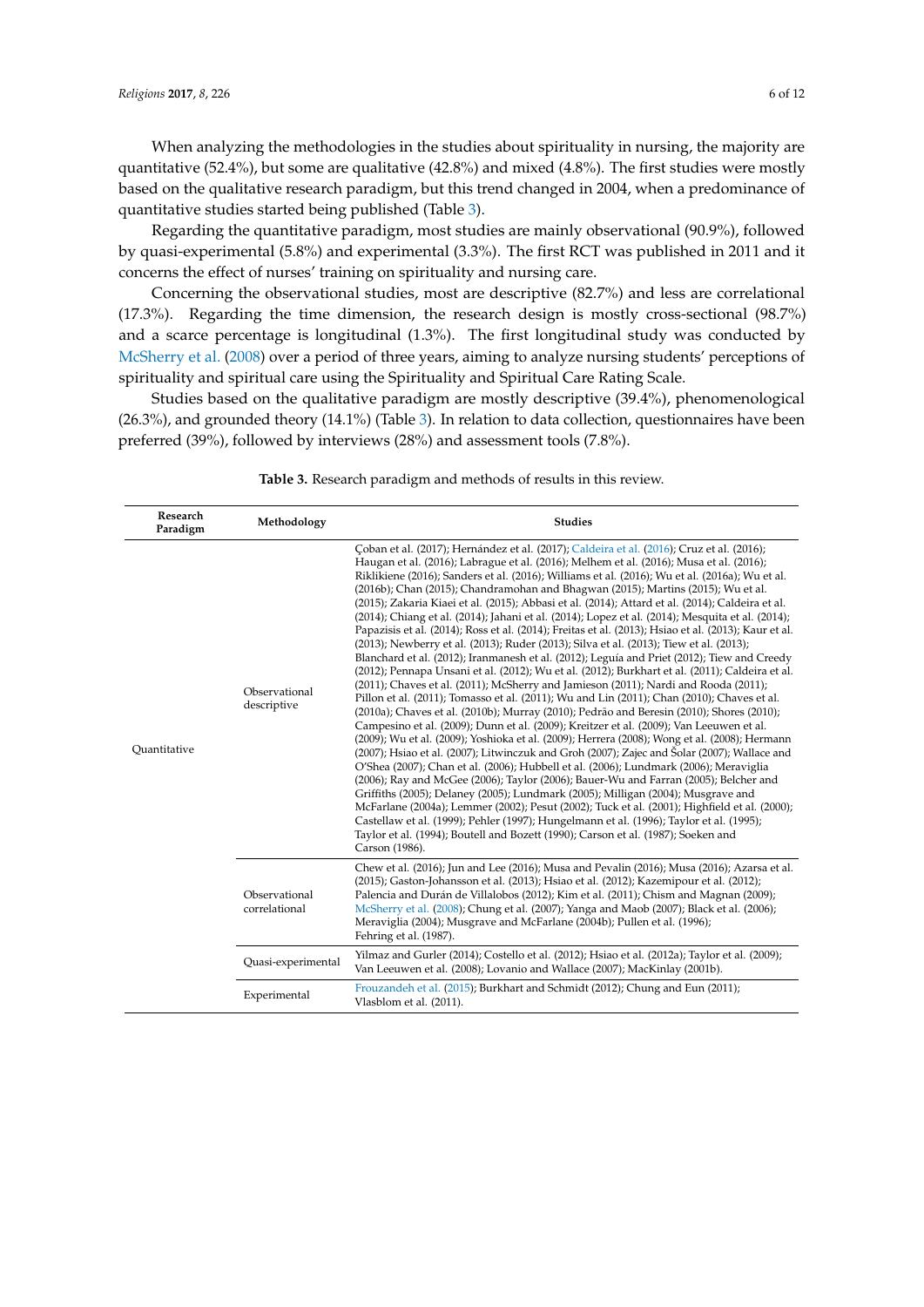|  | <b>Table 3.</b> Cont. |
|--|-----------------------|
|  |                       |

<span id="page-6-0"></span>

| Research<br>Paradigm | Methodology                                                                                                                                                                                                                                            | <b>Studies</b>                                                                                                                                                                                                                                                                                                                                                                                                                                                                                                                                                                                                                                                                                                                                                                                                                                                                                                                                                            |  |
|----------------------|--------------------------------------------------------------------------------------------------------------------------------------------------------------------------------------------------------------------------------------------------------|---------------------------------------------------------------------------------------------------------------------------------------------------------------------------------------------------------------------------------------------------------------------------------------------------------------------------------------------------------------------------------------------------------------------------------------------------------------------------------------------------------------------------------------------------------------------------------------------------------------------------------------------------------------------------------------------------------------------------------------------------------------------------------------------------------------------------------------------------------------------------------------------------------------------------------------------------------------------------|--|
| Qualitative          | Descriptive                                                                                                                                                                                                                                            | Cooper and Chang (2016); Davoodvand et al. (2016); Dietmann (2016); Nazi et al. (2016);<br>Ramezani et al. (2016); Strand et al. (2016); Wittenberg et al. (2016); Coscrato and Villela<br>Bueno (2015); Rassouli et al. (2015); Baldacchino et al. (2014); Velásquez and Gómez (2014);<br>Espinha et al. (2013); Khorami Markani et al. (2013); Au et al. (2012); Fouka et al. (2012);<br>Lin et al. (2012); Moraes Penha and Paes da Silva (2012); Ponte et al. (2012); Yang et al.<br>(2012); Dhamani et al. (2011); Liu et al. (2011); Chien (2010); Hsiao et al. (2010);<br>Mahmoodishan et al. (2010); Bailey et al. (2009); Wimmer et al. (2008); Cavendish et al.<br>(2007); Mooney and Timmins (2007); Cavendish et al. (2006); Nolan et al. (2006); Rankin<br>and Delashmutt (2006); Taylor (2003); Cavendish et al. (2001); Hermann (2001);<br>Post-White et al. (1996); Clark and Heidenreich (1995); Harrington (1995); Burkhardt<br>(1993); Zerwekh (1993). |  |
|                      | Descriptive and<br>exploratory                                                                                                                                                                                                                         | Noome et al. (2016); Linda et al. (2015); Ross and Austin (2015); Pilger et al. (2014);<br>Torskenæs and Kalfoss (2013); Van Leeuwen et al. (2013); Tiew and Drury (2012);<br>Sousan et al. (2012); Lundberg and Kerdonfag (2010); Wehmer et al. (2010); Souza et al.<br>(2009); Halstead and Hull (2001); Narayanasamy and Owens (2001).                                                                                                                                                                                                                                                                                                                                                                                                                                                                                                                                                                                                                                 |  |
|                      | Descriptive and<br>reflection                                                                                                                                                                                                                          | Baldacchino (2010).                                                                                                                                                                                                                                                                                                                                                                                                                                                                                                                                                                                                                                                                                                                                                                                                                                                                                                                                                       |  |
|                      | Descriptive and<br>comparative                                                                                                                                                                                                                         | Torskenæs et al. (2015).                                                                                                                                                                                                                                                                                                                                                                                                                                                                                                                                                                                                                                                                                                                                                                                                                                                                                                                                                  |  |
|                      | Descriptive and<br>correlational                                                                                                                                                                                                                       | Bauer and Barron (1995).                                                                                                                                                                                                                                                                                                                                                                                                                                                                                                                                                                                                                                                                                                                                                                                                                                                                                                                                                  |  |
|                      | Phenomenology                                                                                                                                                                                                                                          | Ormsby et al. (2017); Ødbehr et al. (2015); Cilliers and Terblanche (2014); Pfeiffer et al.<br>(2014); Taylor et al. (2014); Tornøe et al. (2014); Rykkje et al. (2013); Tokpah and Middleton<br>(2013); Deal and Grassley (2012); Nabolsi and Carson (2011); So and Shin (2011); Pehler<br>and Craft-Rosenberg (2009); Shih et al. (2009); Carr (2008); Christensen and Turner (2008);<br>McLeod and Wright (2008); Tanyi and Werner (2008); Creel (2007); Koslander and<br>Arvidsson (2007); Mordiffi (2006); Koslander and Arvidsson (2005); Kociszewski (2004);<br>Lowry and Conco (2002); Narayanasamy (2002); Carroll (2001); Tongprateep (2000).                                                                                                                                                                                                                                                                                                                   |  |
|                      | Grounded theory                                                                                                                                                                                                                                        | Giske and Cone (2015); Wang and Hsu (2014); Cone and Giske (2013); Giske and Cone<br>(2012); Van Dover and Pfeiffer (2012); Walulu and Gill (2011); Burkhart and Hogan (2008);<br>van Dover and Pfeiffer (2007); McSherry (2006); Waltson (2002); MacKinlay (2001a);<br>Cavendish et al. (2000); Thomas and Retsas (1999); Burkhardt (1994).                                                                                                                                                                                                                                                                                                                                                                                                                                                                                                                                                                                                                              |  |
|                      | Ethnographic                                                                                                                                                                                                                                           | Ferrell et al. (2003); Sellers (2001).                                                                                                                                                                                                                                                                                                                                                                                                                                                                                                                                                                                                                                                                                                                                                                                                                                                                                                                                    |  |
|                      | Pilot study                                                                                                                                                                                                                                            | Ross (1997).                                                                                                                                                                                                                                                                                                                                                                                                                                                                                                                                                                                                                                                                                                                                                                                                                                                                                                                                                              |  |
|                      | Phenomenology<br>and Grounded<br>theory                                                                                                                                                                                                                | Carron and Cumbie (2011).                                                                                                                                                                                                                                                                                                                                                                                                                                                                                                                                                                                                                                                                                                                                                                                                                                                                                                                                                 |  |
| Mixed Methods        | Cone and Giske (2016); Minton et al. (2016); Vermandere et al. (2015); Taylor (2013); Baldacchino (2008);<br>Baldacchino (2006); Cavendish et al. (2004); Ormsby and Harrington (2004); Kohler (1999); Shih et al. (1999);<br>Valopaasi et al. (1995). |                                                                                                                                                                                                                                                                                                                                                                                                                                                                                                                                                                                                                                                                                                                                                                                                                                                                                                                                                                           |  |

### **4. Discussion**

Research on spirituality in nursing has existed at least since the 1980s, and this topic continues to be widely studied. Regardless of the evident and recent increase in the number of publications on spirituality, the number of publications is small when compared to other topics, and when considering the overall development and increase of healthcare research and nursing journals. The results of this review concern a period of over 30 years, and 231 articles were included reporting research on spirituality in nursing. Although spirituality has an evident heritage in healthcare, empirical evidence became more often published in nursing literature in the 1980s. Since 2000, a significant increase of primary studies in spirituality has been published and this topic is sometimes considered a new field of research [\(Cockell and McSherry](#page-9-11) [2012;](#page-9-11) [Ross](#page-10-11) [2006\)](#page-10-11).

When considering the methodological approach, in recent years, the quantitative paradigm has been largely used in nursing studies concerning spirituality. However, there is no superiority of one paradigm over the other, as each paradigm contributes in different ways to the complex study of the health/illness process in nursing [\(Weaver and Olson](#page-11-6) [2006\)](#page-11-6). Therefore, quantitative and qualitative research are complementary methods in the development of nursing science [\(Haase et al.](#page-10-13) [1993] [2000\)](#page-10-13). There is a small percentage of mixed-method studies (4.7%), but it is becoming increasingly necessary to use both qualitative and quantitative methodologies in the study of spirituality [\(Moberg](#page-10-14) [2002\)](#page-10-14).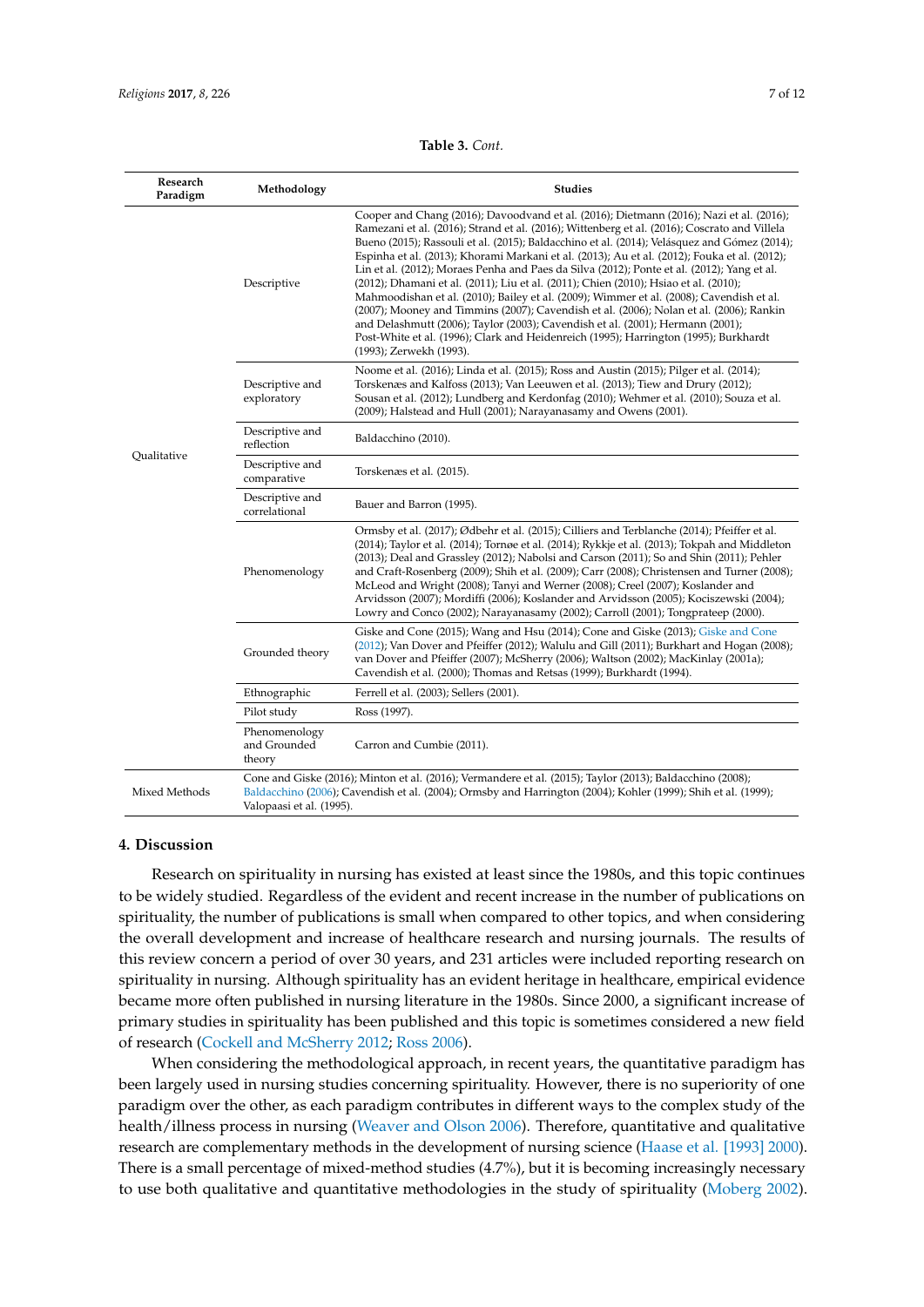Currently, mixed methods is a trend methodology in health research because it facilitates the study of complex human phenomena [\(Doyle et al.](#page-9-12) [2016\)](#page-9-12). Moreover, research based on the triangulation of methodologies improves the scientific integrity and rigor of knowledge in nursing, and ultimately contributes to the development of nursing as a scientific discipline [\(Weaver and Olson](#page-11-6) [2006\)](#page-11-6).

The existence of more quasi-experimental studies (than experimental studies) on this topic is similar to other research topics in nursing research, and this might be justified by the several barriers that have been described, such as the shortage of potential participants that would lengthen the period required to conduct an experimental study [\(Gray et al.](#page-10-15) [1987] [2017\)](#page-10-15). The main goal of quasi-experimental and experimental designs are common and both are essential to test the effectiveness of nursing interventions to improve outcomes in nursing practice [\(Gray et al. \[1987\]](#page-10-15) [2017\)](#page-10-15).

There is a large percentage of descriptive studies using the qualitative or the quantitative paradigms, and these data meet the results presented in the study by [Cockell and McSherry](#page-9-11) [\(2012\)](#page-9-11). Spirituality is an expanding area in terms of knowledge, so it is essential to present a description of all aspects related to this area of research [\(Cockell and McSherry](#page-9-11) [2012\)](#page-9-11). Hence, only a clear understanding of what spirituality is may allow a clear and deep assessment and provision of spiritual care [\(Pesut et al.](#page-10-16) [2008\)](#page-10-16). Spiritual care is based on an interdisciplinary approach, and nurses share the responsibility of assessing, diagnosing, and providing effective interventions, which could be direct (such as listening, presence, or reading) or indirect (such as facilitating chaplain, family, or other visits). The existence of many descriptive studies is not surprising since spirituality is a quite recent concept within nursing literature and descriptive studies are performed when there is little information about a phenomenon [\(Gray et al. \[1987\]](#page-10-15) [2017\)](#page-10-15).

Concerning the time dimension in research design, only 1.3% of the studies used a longitudinal design. Perhaps one of the reasons for the few longitudinal studies is that they include many limitations, namely, that they require a long time, they are expensive to perform, and there is loss of observations in data collection [\(Aalen and Gunnes](#page-9-13) [2010;](#page-9-13) [Jahnukainen](#page-10-17) [2011\)](#page-10-17). Despite the disadvantages mentioned above, longitudinal studies are more powerful than cross-sectional studies and the major advantage concerns the ability of controlling the variation of variables over time and of providing evidence of causal inferences [\(Liu et al.](#page-10-18) [2009\)](#page-10-18). Therefore, longitudinal studies are fundamental to evaluate how spirituality (or related phenomena, such as spiritual distress or spiritual well-being) relates to certain variables over time, variables such as stress, life satisfaction, social support satisfaction, depression, and health [\(Kaye and Raghavan](#page-10-19) [2002\)](#page-10-19). Spirituality, religiosity, and beliefs can change over time, according to life experience, and this is particularly important in the healthcare context. Societies are embedded in a context of globalization, so they are in constant evolution and change over time. The religious environment and religious faith also accompany such change and are influenced by other religions around the world.

Regarding the research topics, few studies have been identified on nursing diagnosis validation concerning spirituality, and those included in this review mainly used Richard Fehring's models for nursing diagnosis validation. The importance of the validation of nursing diagnoses in spirituality is to assess the needs of patients and to improve clinical practice in nursing [\(Caldeira et al.](#page-9-14) [2012\)](#page-9-14). The validation of nursing diagnoses plays a critical role, such as the nursing diagnosis of spiritual distress, since nurses play a significant role in alleviating the patients´ suffering. In this regard, [Caldeira et al.](#page-9-15) [\(2017\)](#page-9-15) conducted a clinical validation of the nursing diagnosis of spiritual distress in cancer patients undergoing chemotherapy, while [Chaves et al.](#page-9-16) [\(2010\)](#page-9-16) validated impaired spirituality in patients with chronic renal disease. However, the greatest obstacle for the validation of nursing diagnoses is the methodology, which can be complex and require broad knowledge in the areas of epidemiology and biostatistics [\(Lopes et al.](#page-10-20) [2013\)](#page-10-20).

The number of studies about assessment tools has also increased  $(n = 18)$ . The studies comprise the development of new instruments and the validation of several scales in different populations. It should be noted that [Ross](#page-10-11) [\(2006\)](#page-10-11) identified only two methodological studies concerning the development of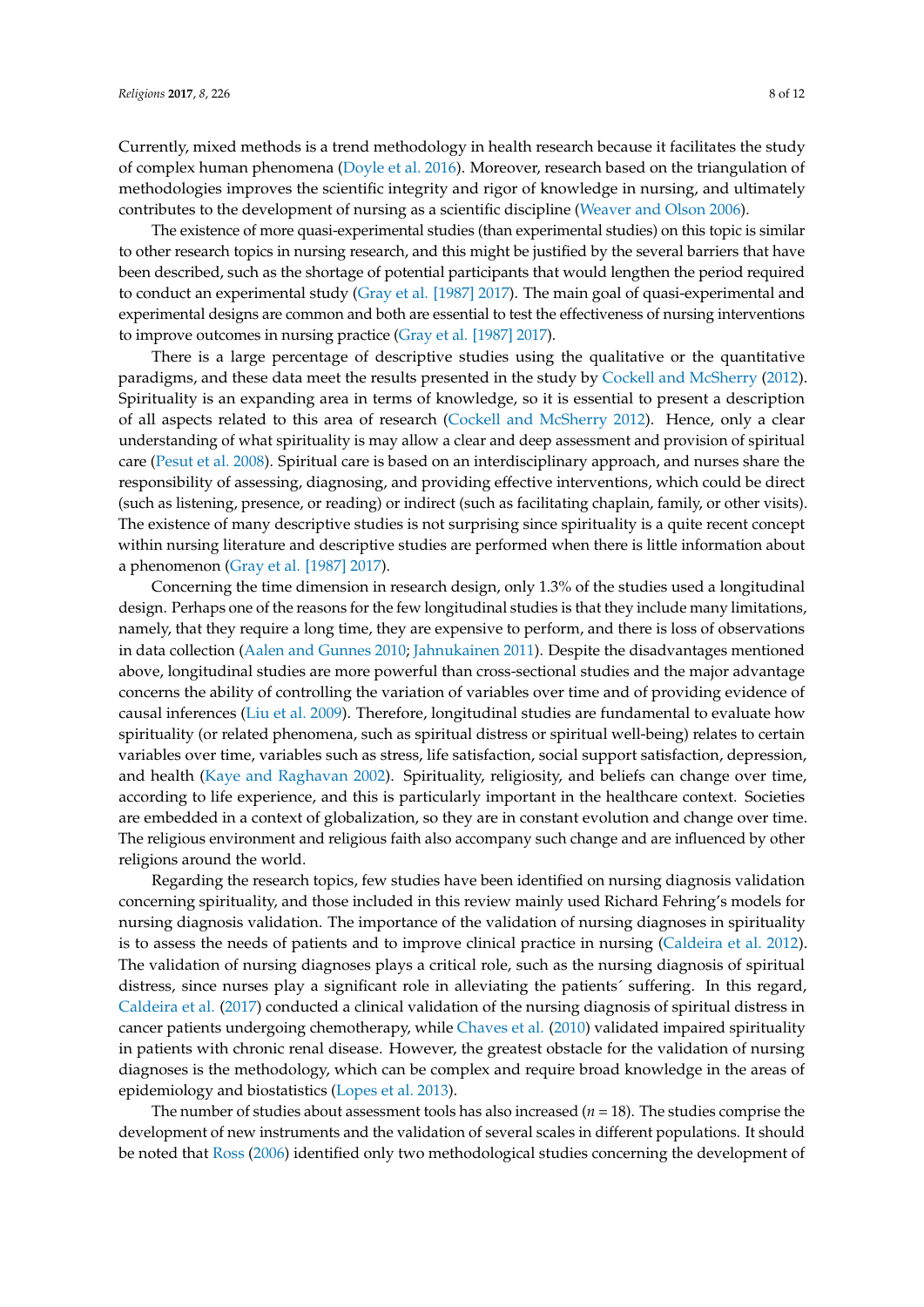tools for assessing spiritual needs. It is recommended that the development of these assessment tools should involve and promote the participation of patients [\(Timmins and Caldeira](#page-11-4) [2017b\)](#page-11-4).

There has been a growth of studies on educational aspects of spirituality in nursing. For example, [Ross](#page-10-11) [\(2006\)](#page-10-11) mentioned that only three studies had been published thus far, and [Cockell and McSherry](#page-9-11) [\(2012\)](#page-9-11) reported that ten studies had been conducted. In this review, a total of 52 studies in education were found; thus, in a time frame of four years, 42 additional studies have been published. In 2006, Ross underlined education in spirituality as an emergent topic and on finding that nurses were receiving little training in this area, and reinforced the growth of this topic in research. Nurses are responsible for assessing the patients' spiritual needs and for providing spiritual care and so this topic must be included in the nursing *curriculum* throughout graduation training [\(Caldeira et al.](#page-9-9) [2016\)](#page-9-9). [Giske and Cone](#page-9-8) [\(2012\)](#page-9-8) conducted a grounded theory research on the nursing students' learning of patient spiritual care and the results suggest that spirituality should be present throughout the nursing program, thereby allowing students to assess and to provide spiritual care, so they can apply theoretical knowledge in their clinical practice. After attending spiritual care training courses, nursing students demonstrate increased self-efficacy in providing spiritual care to patients [\(Frouzandeh et al.](#page-9-10) [2015\)](#page-9-10).

In relation to topic management, four studies have been conducted, and this can represent a challenge in developing innovative research concerning nursing management and workplace spirituality. Spiritual leadership promotes an environment for learning spiritual care and encourages a holistic approach both to the patient and to teamwork [\(Baldacchino](#page-9-17) [2015\)](#page-9-17). However, most of the research topics are in palliative care and oncology and spiritual care.

Future investigation should focus on the production of a higher level of scientific evidence, namely, quasi-experimental, mixed-method, correlational, and longitudinal studies addressing spirituality in nursing.

Nursing research should be simultaneously focused on the patient and on the theoretical framework, aiming to improve the quality of nursing care [\(Severinsson](#page-10-21) [2012\)](#page-10-21). Additionally, nursing research is fundamental to influence evidence-based practice and to guarantee safe patient outcomes, whilst contributing to the growing body of nursing knowledge [\(Cleary](#page-9-18) [2016\)](#page-9-18). Nursing research is an overwhelming and challenging theme, although in the end it is a rewarding experience [\(Van Cott and](#page-11-7) [Smith](#page-11-7) [2009\)](#page-11-7).

### **5. Conclusions**

Spirituality is an important topic in healthcare and in nursing literature, and the interest in this topic has been growing in the last several decades. Nursing is a scientific discipline that is developing rapidly, and nursing practice is expected to be evidence-based. This should also be expected with regard to implementing spirituality in nursing practice or in providing spiritual care. Thus, it is important to find a deeper understanding of the methodological approach previously used in nursing research concerning spirituality towards the continuity of evidence development and the adequacy of research approaches to the study of this human dimension.

This paper aimed to review the research methods used in nursing literature concerning spirituality. The results highlight that both main paradigms (quantitative and qualitative) are predominantly used, while few studies employ mixed methods. Regarding the quantitative paradigm, most studies are observational and with descriptive characteristics. As for qualitative studies, most of them are descriptive, phenomenological, and grounded theory. Considering the timeline, most studies are cross-sectional. Nevertheless, quasi-experimental and experimental studies, mixed methods, and correlational designs appear to be an urgent need for the development and consolidation of knowledge. The findings provided by this review address the existing gap on longitudinal studies on spirituality and related phenomena and their essential role in creating a solid ground for nursing knowledge and for the improvement of effective and adequate spiritual care interventions.

**Author Contributions:** H.M. and S.C. conceived and designed the study and analyzed the data; H.M., J.R., and S.C. wrote and reviewed the paper.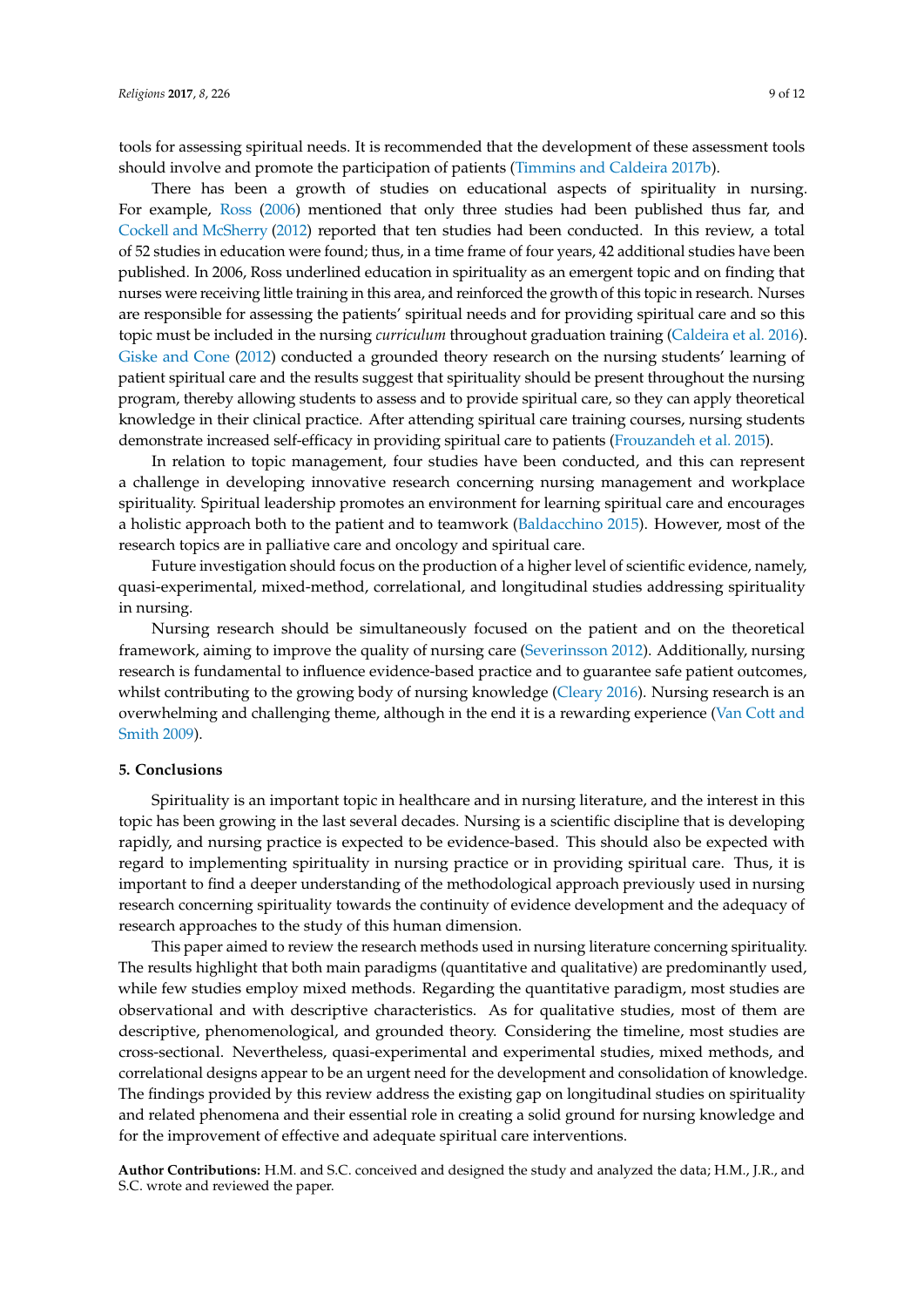**Conflicts of Interest:** The authors declare no conflict of interest.

### **References**

- <span id="page-9-13"></span>Aalen, Odd O., and Nina Gunnes. 2010. A Dynamic Approach for Reconstructing Missing Longitudinal Data Using the Linear Increments Model. *Biostatistics (Oxford, England)* 11: 453–72. [\[CrossRef\]](http://dx.doi.org/10.1093/biostatistics/kxq014) [\[PubMed\]](http://www.ncbi.nlm.nih.gov/pubmed/20388914)
- <span id="page-9-2"></span>Balboni, Tracy, Michael Balboni, Elizabeth M. Paulk, Andrea Phelps, Alexi Wright, John Peteet, Susan Block, Chris Lathan, Tyler VanderWeele, and Holly Prigerson. 2011. Support of Cancer Patients' Spiritual Needs and Associations with Medical Care Costs at the End of Life. *Cancer* 117: 5383–91. [\[CrossRef\]](http://dx.doi.org/10.1002/cncr.26221) [\[PubMed\]](http://www.ncbi.nlm.nih.gov/pubmed/21563177)
- <span id="page-9-3"></span>Baldacchino, Donia R. 2006. Nursing Competencies for Spiritual Care. *Journal of Clinical Nursing* 15: 885–96. [\[CrossRef\]](http://dx.doi.org/10.1111/j.1365-2702.2006.01643.x) [\[PubMed\]](http://www.ncbi.nlm.nih.gov/pubmed/16879381)
- <span id="page-9-17"></span>Baldacchino, Donia. 2015. Spiritual Care Education of Health Care Professionals. *Religions* 6: 594–613. [\[CrossRef\]](http://dx.doi.org/10.3390/rel6020594)
- <span id="page-9-14"></span>Caldeira, Sílvia Maria Alves, Erika da Cássia Lopes Chaves, Emília Campos de Carvalho, and Margarida Maria da Silva Vieira. 2012. Nursing Diagnoses Validation—The Differential Diagnostic Validation Model as a Strategy. *Journal of Nursing UFPE* 6: 1441–45.
- <span id="page-9-6"></span>Caldeira, Sílvia, Emília Campos Carvalho, and Margarida Vieira. 2013. Spiritual Distress-Proposing a New Definition and Defining Characteristics. *International Journal of Nursing Knowledge* 24: 77–84. [\[CrossRef\]](http://dx.doi.org/10.1111/j.2047-3095.2013.01234.x) [\[PubMed\]](http://www.ncbi.nlm.nih.gov/pubmed/23465219)
- <span id="page-9-9"></span>Caldeira, Sílvia, Amélia Simões Figueiredo, Ana Paula da Conceição, Célia Ermel, João Mendes, Erika Chaves, Emília Campos de Carvalho, and Margarida Vieira. 2016. Spirituality in the Undergraduate Curricula of Nursing Schools in Portugal and São Paulo-Brazil. *Religions* 7: 134. [\[CrossRef\]](http://dx.doi.org/10.3390/rel7110134)
- <span id="page-9-15"></span>Caldeira, Sílvia, Fiona Timmins, Emília Campos de Carvalho, and Margarida Vieira. 2017. Clinical Validation of the Nursing Diagnosis Spiritual Distress in Cancer Patients Undergoing Chemotherapy. *International Journal of Nursing Knowledge* 28: 44–52. [\[CrossRef\]](http://dx.doi.org/10.1111/2047-3095.12105) [\[PubMed\]](http://www.ncbi.nlm.nih.gov/pubmed/26095541)
- <span id="page-9-16"></span>Chaves, Erika de Cássia Lopes, Emília Campos de Carvalho, Fábio de Souza Terra, and Luiz de Souza. 2010. Clinical Validation of Impaired Spirituality in Patients With Chronic Renal Disease. *Revista Latino-Americana de Enfermagem* 18: 309–16. [\[CrossRef\]](http://dx.doi.org/10.1590/S0104-11692010000300003)
- <span id="page-9-7"></span>Clarke, Janice. 2009. A Critical View of How Nursing Has Defined Spirituality. *Journal of Clinical Nursing* 18: 1666–73. [\[CrossRef\]](http://dx.doi.org/10.1111/j.1365-2702.2008.02707.x) [\[PubMed\]](http://www.ncbi.nlm.nih.gov/pubmed/19646113)
- <span id="page-9-18"></span>Cleary, Michelle. 2016. Essentials of Building a Career in Nursing Research. *Nurse Researcher* 23: 8–12. [\[CrossRef\]](http://dx.doi.org/10.7748/nr.2016.e1412) [\[PubMed\]](http://www.ncbi.nlm.nih.gov/pubmed/27424961)
- <span id="page-9-11"></span>Cockell, Nell, and Wilfred McSherry. 2012. Spiritual Care in Nursing: an Overview of Published International Research. *Journal of Nursing Management* 20: 958–69. [\[CrossRef\]](http://dx.doi.org/10.1111/j.1365-2834.2012.01450.x) [\[PubMed\]](http://www.ncbi.nlm.nih.gov/pubmed/23151098)
- <span id="page-9-12"></span>Doyle, Louise, Anne-Marie Brady, and Gobnait Byrne. 2016. An Overview of Mixed Methods Research—Revisited. *Journal of Research in Nursing* 21: 623–35. [\[CrossRef\]](http://dx.doi.org/10.1177/1744987116674257)
- <span id="page-9-0"></span>Evangelista, Carla Braz, Maria Emilia Limeira Lopes, Solange Fatima Geraldo Costa, Patricia Serpa de Souza Batista, Jaqueline Brito Vidal Batista, and Amanda Maritsa de Magalhães Oliveira. 2016. Palliative Care and Spirituality: An Integrative Literature Review. *Revista Brasileira de Enfermagem* 69: 591–601. [\[CrossRef\]](http://dx.doi.org/10.1590/0034-7167.2016690324i) [\[PubMed\]](http://www.ncbi.nlm.nih.gov/pubmed/27355311)
- <span id="page-9-5"></span>Fehring, Richard J., Judith Fitzgerald Miller, and Christine Shaw. 1997. Spiritual Well-Being, Religiosity, Hope, Depression, and Other Mood States in Elderly People Coping with Cancer. *Oncology Nursing Forum* 24: 663–71. [\[PubMed\]](http://www.ncbi.nlm.nih.gov/pubmed/9159782)
- <span id="page-9-1"></span>Fisher, John W. 2016. Assessing Adolescent Spiritual Health and Well-Being. *Social Science and Medicine—Population Health* 2: 304–5.
- <span id="page-9-10"></span>Frouzandeh, Nasrin, Fereshteh Aein, and Cobra Noorian. 2015. Introducing a Spiritual Care Training Course and Determining its Effectiveness on Nursing Students' Self-Efficacy in Providing Spiritual Care for the Patients. *Journal of Education and Health Promotion* 4: 34. [\[CrossRef\]](http://dx.doi.org/10.4103/2277-9531) [\[PubMed\]](http://www.ncbi.nlm.nih.gov/pubmed/26097848)
- <span id="page-9-8"></span>Giske, Tove, and Pamela H. Cone. 2012. Opening up to Learning Spiritual care of Patients: A Grounded Theory Study of Nursing Students. *Journal of Clinical Nursing* 21: 2006–15. [\[CrossRef\]](http://dx.doi.org/10.1111/j.1365-2702.2011.04054.x) [\[PubMed\]](http://www.ncbi.nlm.nih.gov/pubmed/22568656)
- <span id="page-9-4"></span>Gommez, Rapson, and John W. Fisher. 2003. Domains of Spiritual Well-Being and Development and Validation of the Spiritual Well-Being Questionnaire. *Personality and Individual Differences* 35: 1975–91. [\[CrossRef\]](http://dx.doi.org/10.1016/S0191-8869(03)00045-X)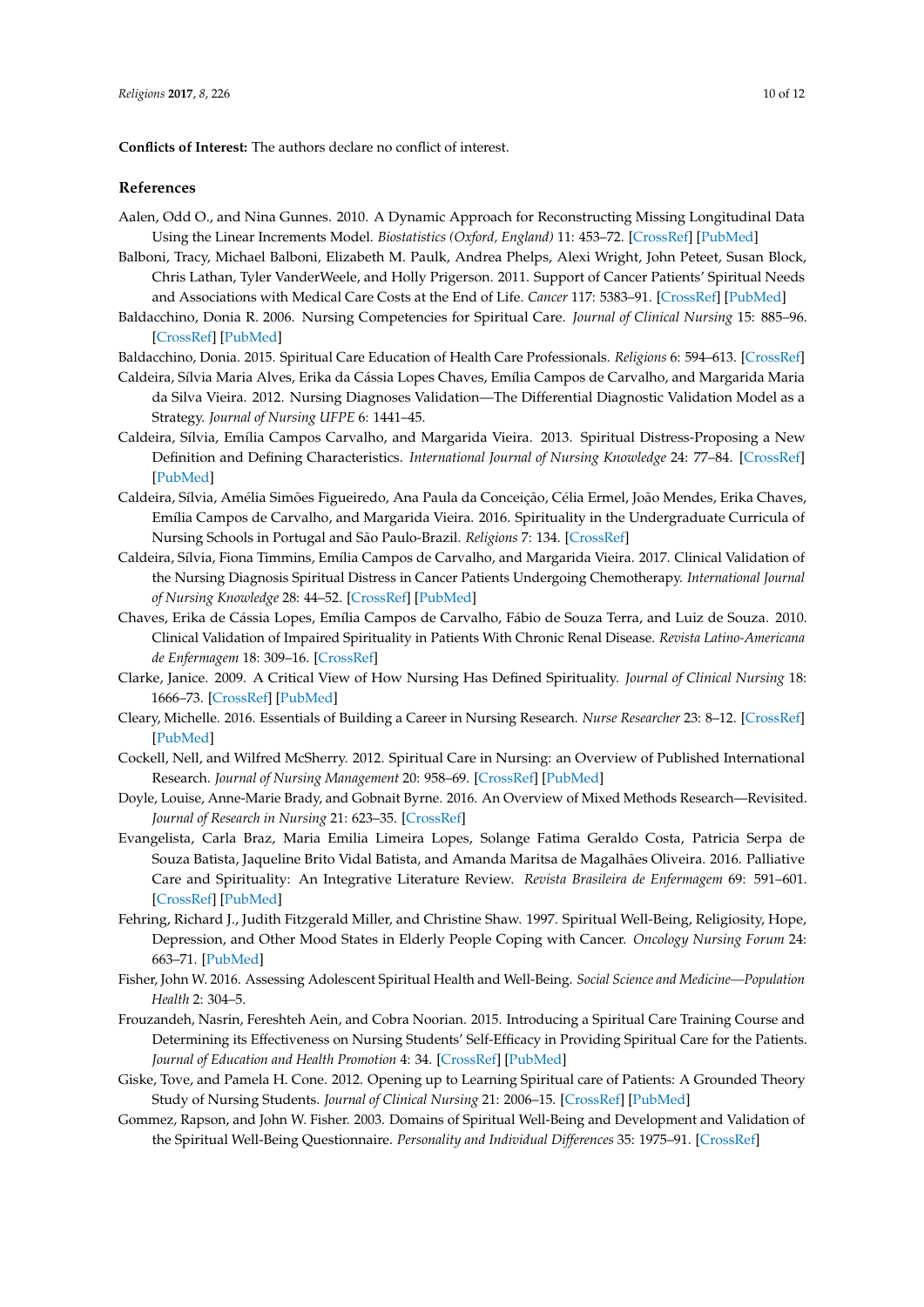- <span id="page-10-9"></span>Gouveia, Maria João, Marta Marques, and José Luís Pais Ribeiro. 2009. Versão Portuguesa do Questionário de Bem-estar Espiritual (SWBQ): Análise Confirmatória da sua Estrutura Factorial. *Psiologia, Saúde & Doenças* 10: 285–93.
- <span id="page-10-15"></span>Gray, Jennifer R., Susan K. Grove, and Suzanne Sutherland. 2017. *Burns and Grove's the Practice of Nursing Research: Appraisal, Synthesis, and Generation of Evidence*, 8th ed. Grand Rapids: Elsevier, 738 p, First published 1987.
- <span id="page-10-13"></span>Haase, Joan E., Nancy Kline Leidy, Doris D. Coward, Teresa Britt, and Patricia E. Penn. 2000. Simultaneous Concept Analysis: A Strategy for Developing Multiple Interrelated Concepts. In *Concept Develpment in Nursing: Foundations, Techiniques and Applications*. Edited by Beth L. Rodgers and Kathleen A. Knafl. Philadelphia: Saunders, pp. 209–29, First published 1993.
- <span id="page-10-10"></span>Heather T. Herdman, and Shigemi Kamitsuru, eds. 2014. *NANDA: NANDA International Nursing Diagnoses: Definitions and Classification 2015–2017*, 10th ed. Chichester and Ames: Wiley-Blackwell, 468 p, First published 1994.
- <span id="page-10-17"></span>Jahnukainen, Markku. 2011. Longitudinal Research on Emotional and Behavioural Difficulties. *Emotional & Behavioural Difficulties* 16: 337–38.
- <span id="page-10-19"></span>Kaye, Judy, and Senthil Kumar Raghavan. 2002. Spirituality in Disability and Illness. *Journal of Religion and Health* 41: 231–42. [\[CrossRef\]](http://dx.doi.org/10.1023/A:1020284819593)
- <span id="page-10-0"></span>Lepherd, Laurence. 2015. Spirituality: Everyone Has It, but What Is It? *International Journal of Nursing Practice* 21: 566–74. [\[CrossRef\]](http://dx.doi.org/10.1111/ijn.12285) [\[PubMed\]](http://www.ncbi.nlm.nih.gov/pubmed/24666816)
- <span id="page-10-18"></span>Liu, Shan, Jane Dixon, Guang Qiu, Yu Tian, and Ruth McCorkle. 2009. Using Generalized Estimating Equations to Analyze Longitudinal Data in Nursing Research. *Western Journal of Nursing Research* 31: 948–64. [\[CrossRef\]](http://dx.doi.org/10.1177/0193945909336931) [\[PubMed\]](http://www.ncbi.nlm.nih.gov/pubmed/19520966)
- <span id="page-10-20"></span>Lopes, Marcos Venícios de Oliveira, Viviane Martins da Silva, and Thelma Leite de Araujo. 2013. Validação de Diagnósticos de Enfermagem: Desafios e Alternativas. *Revista Brasileira de Enfermagem* 66: 649–55. [\[CrossRef\]](http://dx.doi.org/10.1590/S0034-71672013000500002) [\[PubMed\]](http://www.ncbi.nlm.nih.gov/pubmed/24217746)
- <span id="page-10-5"></span>McClain, Collen S., Barry Rosenfeld, and William Breitbart. 2003. Effect of Spiritual Well-Being on End-of-Life Despair in Terminally-Ill Cancer Patients. *Lancet* 361: 1603–7. [\[CrossRef\]](http://dx.doi.org/10.1016/S0140-6736(03)13310-7)
- <span id="page-10-12"></span>McSherry, Wilfred, Mark Gretton, Peter Draper, and Roger Watson. 2008. The Ethical Basis of Teaching Spirituality and Spiritual Care: A Survey of Student Nurses Perceptions. *Nurse Education Today* 28: 1002–8. [\[CrossRef\]](http://dx.doi.org/10.1016/j.nedt.2008.05.013) [\[PubMed\]](http://www.ncbi.nlm.nih.gov/pubmed/18597898)
- <span id="page-10-14"></span>Moberg, David O. 2002. Assessing and Measuring Spirituality: Confronting Dilemmas of Universal and Particular Evaluative Criteria. *Journal of Adult Development* 9: 47–60. [\[CrossRef\]](http://dx.doi.org/10.1023/A:1013877201375)
- <span id="page-10-2"></span>Narayanasamy, Aru. 2004. Spiritual care. The Puzzle of Spirituality for Nursing: A Guide to Practical Assessment. *British Journal of Nursing* 13: 1140–44. [\[CrossRef\]](http://dx.doi.org/10.12968/bjon.2004.13.19.16322) [\[PubMed\]](http://www.ncbi.nlm.nih.gov/pubmed/15573007)
- <span id="page-10-16"></span>Pesut, Barbara, Marsha Fowler, Elizabeth J. Taylor, Sheryl Reimer-Kirkham, and Richard Sawatzky. 2008. Conceptualising Spirituality and Religion for Healthcare. *Journal of Clinical Nursing* 17: 2803–10. [\[CrossRef\]](http://dx.doi.org/10.1111/j.1365-2702.2008.02344.x) [\[PubMed\]](http://www.ncbi.nlm.nih.gov/pubmed/18665876)
- <span id="page-10-8"></span>Puchalski, Christina M. 2006. Spirituality and Medicine: Curricula in Medical Education. *Journal of Cancer Education: The Official Journal of The American Association For Cancer Education* 21: 14–18. [\[CrossRef\]](http://dx.doi.org/10.1207/s15430154jce2101_6) [\[PubMed\]](http://www.ncbi.nlm.nih.gov/pubmed/16918282)
- <span id="page-10-6"></span>Puchalski, Christina M. 2012. Spirituality in the Cancer Trajectory. *Annals Oncology* 23 S3: 49–55. [\[CrossRef\]](http://dx.doi.org/10.1093/annonc/mds088)
- <span id="page-10-7"></span>Ramezani, Monir, Fazlollah Ahmadi, Eesa Mohammadi, and Anoshirvan Kazemnejad. 2014. Spiritual Care in Nursing: a Concept Analysis. *International Nursing Review* 61: 211–19. [\[CrossRef\]](http://dx.doi.org/10.1111/inr.12099) [\[PubMed\]](http://www.ncbi.nlm.nih.gov/pubmed/24712404)
- <span id="page-10-11"></span>Ross, Linda. 2006. Spiritual Care in Nursing: An Overview of the Research to Date. *Journal of Clinical Nursing* 15: 852–62. [\[CrossRef\]](http://dx.doi.org/10.1111/j.1365-2702.2006.01617.x) [\[PubMed\]](http://www.ncbi.nlm.nih.gov/pubmed/16879378)
- <span id="page-10-3"></span>Rothman, Juliet. 2009. Spirituality: What We Can Teach and How We Can Teach It. *Journal of Religion & Spirituality in Social Work* 28: 161–84.
- <span id="page-10-21"></span>Severinsson, Elisabeth. 2012. Nursing Research in Theory and Practice—Is Implementation the Missing Link? *Journal of Nursing Management* 20: 141–43. [\[CrossRef\]](http://dx.doi.org/10.1111/j.1365-2834.2012.01387.x) [\[PubMed\]](http://www.ncbi.nlm.nih.gov/pubmed/22380408)
- <span id="page-10-1"></span>Swinton, John, and Stephen Pattison. 2010. Moving Beyond Clarity: Towards a Thin, Vague, and Useful Understanding of Spirituality in Nursing Care. *Nursing Philosophy: An International Journal for Healthcare Professionals* 11: 226–37. [\[CrossRef\]](http://dx.doi.org/10.1111/j.1466-769X.2010.00450.x) [\[PubMed\]](http://www.ncbi.nlm.nih.gov/pubmed/20840134)
- <span id="page-10-4"></span>Timmins, Fiona, and Sílvia Caldeira. 2017a. Assessing the Spiritual Needs of Patients. *Nursing Standard* 31: 47–53. [\[CrossRef\]](http://dx.doi.org/10.7748/ns.2017.e10312) [\[PubMed\]](http://www.ncbi.nlm.nih.gov/pubmed/28294021)